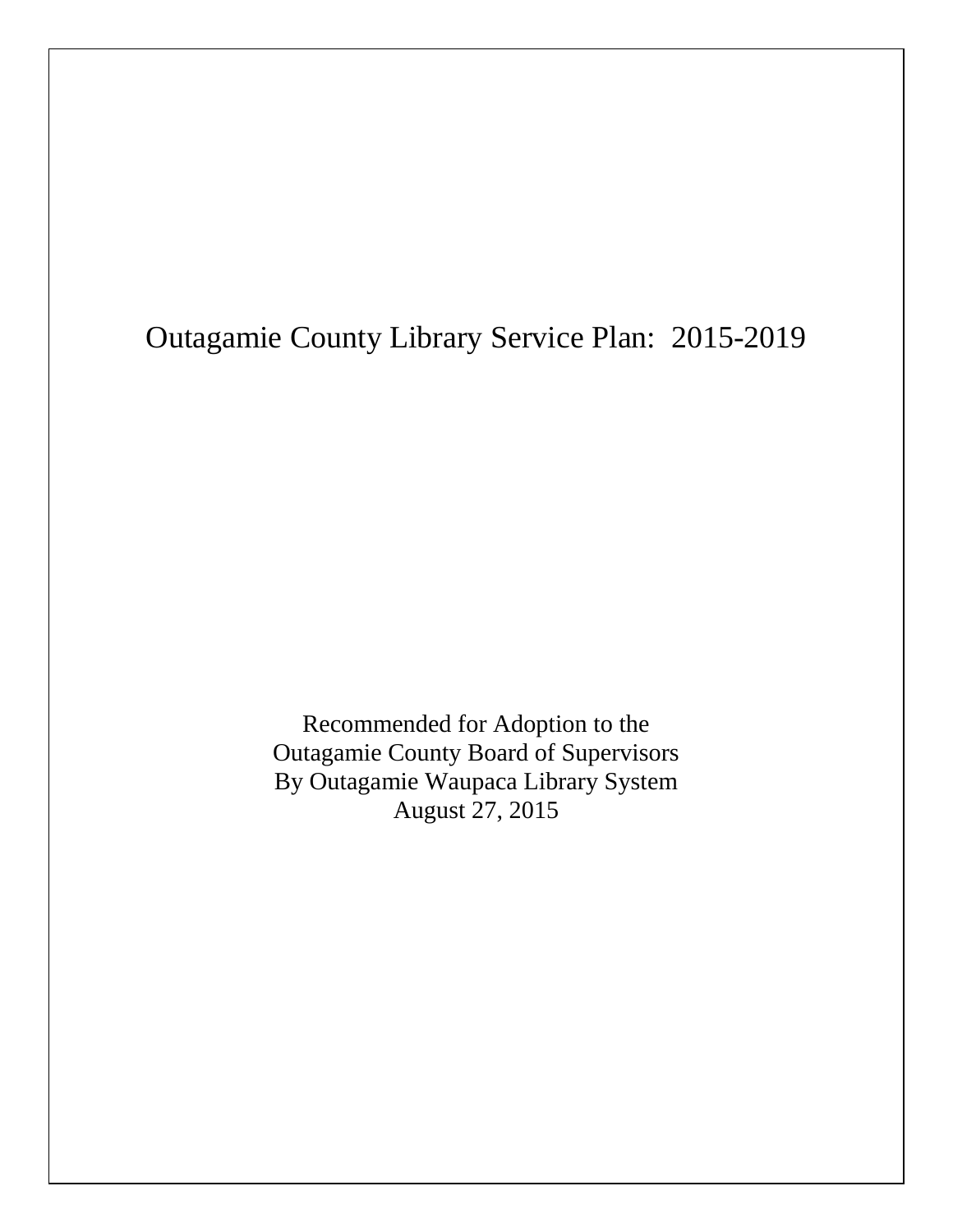## **Introduction**

Wisconsin counties that participate in public library systems are responsible for providing library services to county residents who reside outside of communities that maintain their own libraries. Because Outagamie County is a member of the Outagamie Waupaca Library System (OWLS), it is required to engage in regular planning to ensure that county residents have access to adequate library services.

While county library service plans can address any appropriate issues, *Wisconsin Statutes* Section 43.11 requires that the Outagamie County plan address at least the following:

- How public library service will be provided to residents of those municipalities in Outagamie County not maintaining a public library.
- The method and level of funding to be provided by the County in order to implement services described in the plan, including the reimbursement of municipal libraries for providing countywide library service.
- A method for allocating membership on the OWLS Board between Outagamie and Waupaca Counties.

The Outagamie Waupaca Library System Board was designated to serve as the planning committee, and it developed this plan. A public hearing will be held, and the plan will be presented to the County Board of Supervisors for approval. It is intended for this plan to supersede the *Outagamie County Library Service Plan: 2010-2014*.

#### **Review of the 2010-2014 County Library Service Plan**

The OWLS Board's review of library service in Outagamie County indicates that the 2010-2014 Plan has been generally effective. Public libraries in the county have continued to do a good job of making high quality library services available to all residents of the county. They offer great value to the community, are open and welcoming to all, and provide a neutral, safe place for meetings of all kinds. Participation in OWLS has been good for public libraries and library service in the county, and OWLS has done a good job of coordinating countywide library service. The principles articulated in the 2010-2014 Plan (Appendix A) continue to be valid and have guided the development of this plan.

During the period covered by the Plan, public library circulation decreased an average of .2% annually. Program offerings and program attendance remained steady. Libraries had just begun offering downloadable materials in 2010, but their use has increased each year since then, doubling in both 2013 and 2014. Total use of downloadable items in 2014 was equal to approximately 5% of physical material circulation. Because eligible expenditures increased slightly (0.2% annually), the cost per circulation increased an average of .4% each year.

Circulation to county residents living outside of communities with libraries decreased more than total circulation (.5% annually). Although county resident use of municipal libraries decreased by an annual average of .5%, the total bill to the County increased an average of 3.3% annually because the County's payment percentages increased from 84.2% to 100% of the cost of serving residents living outside of municipalities with libraries (based on the operating cost.) During the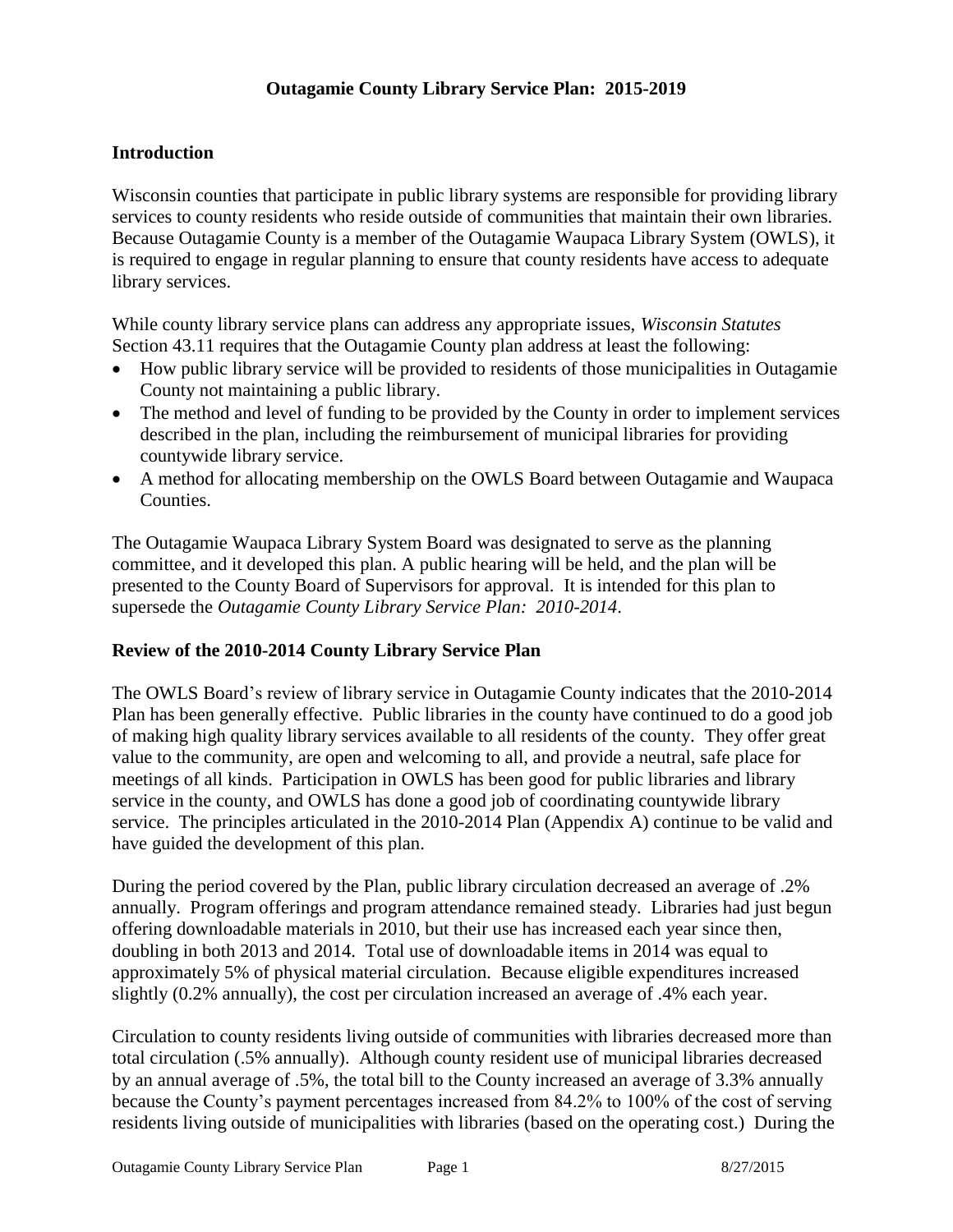period covered by the Plan, the County's payments to municipal libraries increased at an average of 3.3% per year.

The 2010-2014 Plan focused on rectifying one major issue: making better progress toward the goal of reimbursing municipal libraries at 100% of the funding formula. This issue was successfully addressed. By 2014, all Outagamie Libraries were reimbursed at 100% of the funding formula.

Another issue the plan addressed was to encourage the appointment of non-residents, especially those from the towns making the greatest use of the library, to local boards. Local libraries were also encouraged to consider including youth members on their boards.

Finally, the OWLS Board considered another issue facing some Outagamie County public libraries. Libraries in municipalities located near the county line sometimes provide significant levels of service to residents of other counties, and OWLS regularly works to see that these libraries are compensated for their efforts.

## History of Funding

Because of the switch in funding methodologies that occurred in 2000, libraries were being funded at different percentage levels of the new formula. The 2000-2004 Plan attempted to hold libraries harmless by freezing payments to libraries with higher funding levels and increasing payments to libraries with lower funding levels. While this approach helped, there was still a large variation in funding levels among libraries.

Because it was not equitable for some libraries to be receiving reimbursements at a higher level than other libraries, the 2005-2009 Plan included a funding methodology that was more aggressive in moving libraries to the same funding percentage. Beginning in 2007, all libraries, except the Oneida Community Library, were funded at the same percentage level (78%) of the county funding formula. (The funding methodology for the Oneida Community Library was negotiated by Outagamie County and the Oneida Tribe of Indians of Wisconsin.)

This action required significant cuts in funding to some libraries. In 2005, two libraries received cuts, and one library did not receive a funding increase. In 2006, three libraries received funding cuts, and four libraries did not receive increases. In 2007, four libraries received funding cuts.

Because the amount and cost of library service provided to the county by municipal libraries had increased more rapidly than the county's reimbursements, the funding level dropped from 88.5% in 2000 to 75.8% in 2004. While the downward trend was reversed between 2005 and 2009, little progress was made as the funding level only increased from 79.0% in 2005 to 80.4% in 2009.

The biggest challenge for Outagamie County in the 2010 to 2014 Plan was to make better progress toward the goal of reimbursing municipal libraries at 100% of the funding formula for providing countywide public library service. Under the previous funding methodology, which called for increasing the funding level 1% a year, it would have taken 20 years to achieve 100% funding of the reimbursement formula.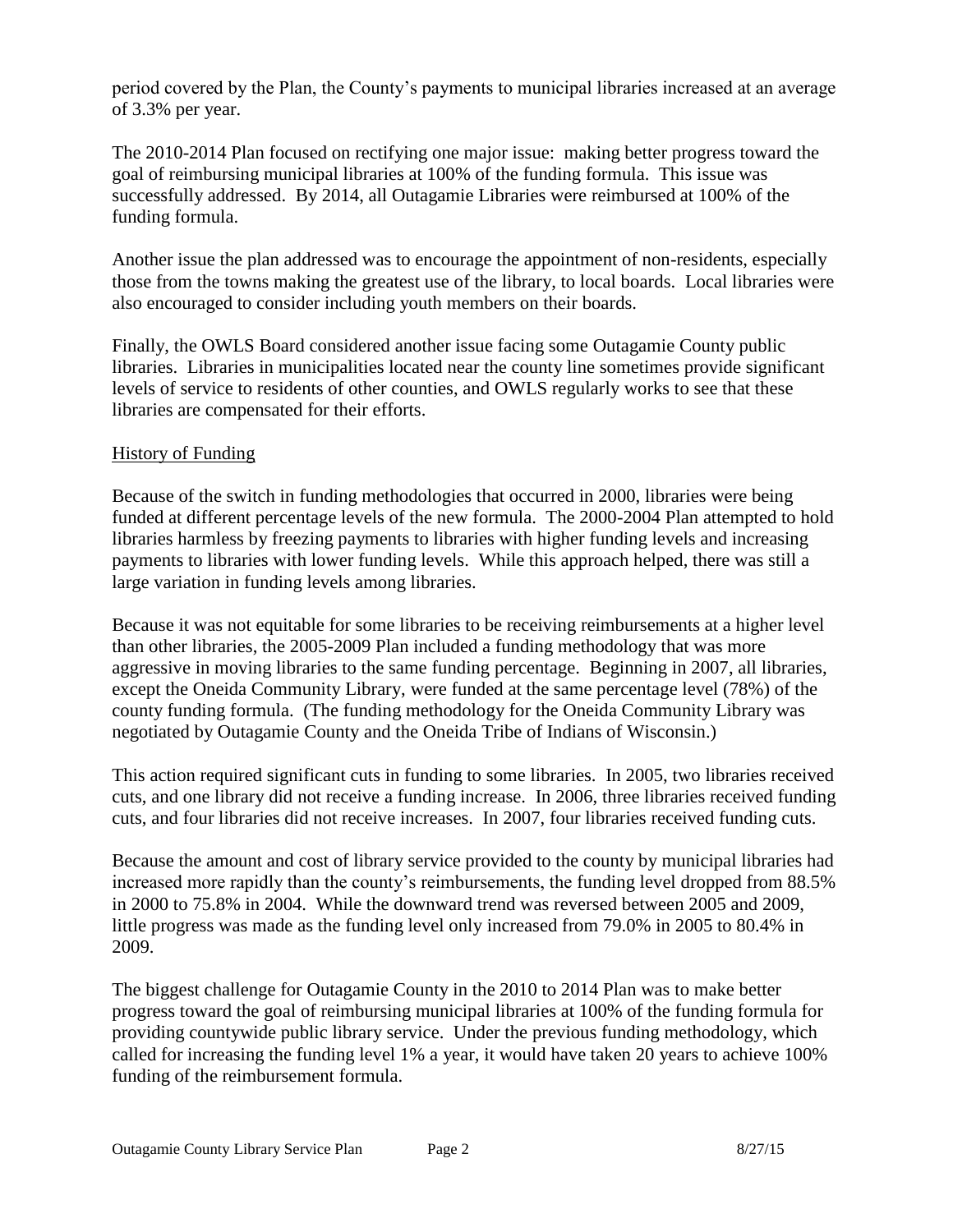Libraries that are not fully compensated for the county service they provide contributes to disparity in the levels of support for library service between municipalities with libraries and the remainder of the county. A result of receiving less than 100% funding is that municipal residents provide higher levels of support to subsidize the use of their libraries by non-residents.

Beginning in 2010, the budget request contained an amount sufficient to increase the overall funding level by 4% each year in order to fund all libraries at the 100% level by 2014.

| Y ear:                     | 2010 | 2011 | 2012<br>2012 | 2012<br>2013 | 2014 |
|----------------------------|------|------|--------------|--------------|------|
| $\blacksquare$<br>Funding: | 84%  | 88%  | 92%          | 96%          | 100% |

# **Recommended Funding Methodology**

The OWLS Board recommends continuing the following funding methodology, which is based on a modification of the statutory funding formula and which assumes that the amount the county taxes for library payments continues to be exempt from the county's levy limits.

- 1. Determine Each Library's Cost of Service
	- a. A library's total operating expenditure in a given year, less capital expenditures, rent, or net lease costs, and expenditures from federal sources, fines, fees, gifts, grants, or donations, is divided by the total number of items loaned (i.e., circulation) during the same year to determine the library's cost per loan.
	- b. A library's cost per loan is multiplied by its number of loans to county residents living in jurisdictions that do not maintain libraries to determine the library's cost of service provided to the county.
- 2. Beginning in 2014 the budget request shall contain an amount sufficient to fund all libraries at the 100% level.

| Year:          | 2010 | 2011 | 2012 | 2013 | 2014 |
|----------------|------|------|------|------|------|
| Funding Level: | 84%  | 88%  | 92%  | 96%  | 100% |

- 3. Determine Each Library's Payment
	- a. Each library's payment will be determined by multiplying its cost of county service by the funding level for the particular budget year.
	- b. Each library's payment under the county formula will be compared to the statutory minimum funding level for that library. If a library's funding under the county's formula is less that the required state minimum, its appropriation will be increased to the required minimum amount.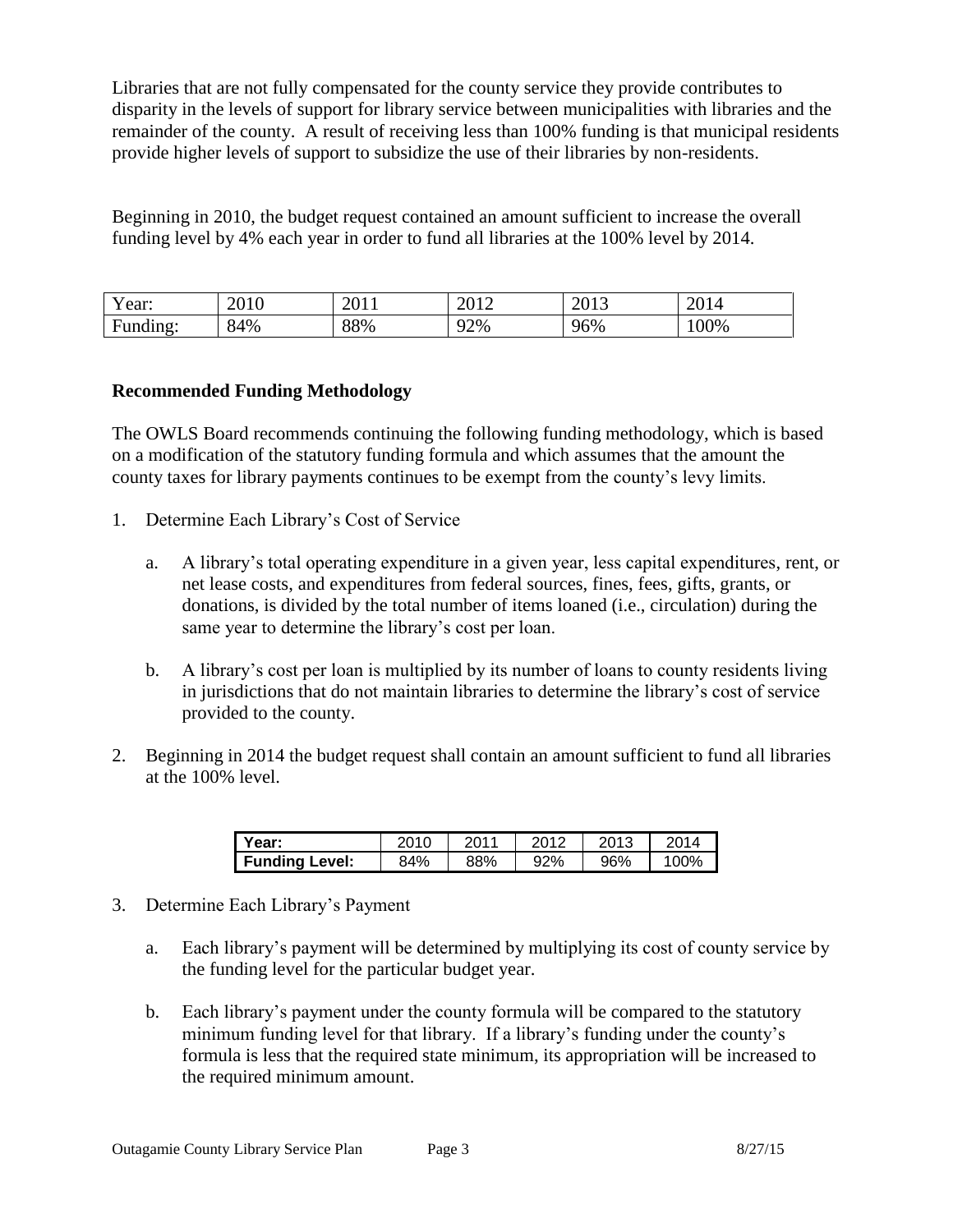- 4. Annually, OWLS will coordinate the budget request process and will submit a budget request equaling the total of the payment amounts for all county libraries.
- 5. The OWLS Board will monitor the effectiveness of this funding methodology and recommend any changes to Outagamie County. In 2019, this methodology will be evaluated by a new County Library Planning Committee.
- 6. The Oneida Community Library's payment will continue to be based on the methodology negotiated between Outagamie County and the Oneida Tribe of Indians of Wisconsin.

## Rationale for the 2015-2019 Plan

The Planning Committee has concluded that the current system of paying for library services (i.e., residents of communities with libraries support them through their local property taxes, and all other county residents pay for library service as part of their county taxes) is fair and equitable for all parties. Furthermore, the Committee believes that the formula for determining a library's cost of service provided to the county continues to be appropriate and results in an equitable distribution of county funding to municipal libraries.

Equitable funding for library service is a priority for the OWLS Board, for the libraries providing the service, and for their municipalities. Consequently, the Committee recommends that the county funding level be maintained at 100% funding for the duration of this plan. Because library reimbursements are exempt from the county's levy limits, Outagamie County is in a position to provide full funding to municipal libraries without any impact on other county programs.

However, the Committee fully understands the economic difficulties facing all levels of government and that the recommended funding methodology is only possible because of the levy exemption. It is understood by all parties that should library payments no longer be exempt from county levy limits the recommended funding methodology would need to be revisited.

As in the past, it is also recommended that OWLS continue to be the agent to coordinate the annual budget process.

Municipalities have the authority to appoint up to two non-residents to serve on their library boards. Section 43.60 of the Wisconsin Statutes also allows counties to appoint up to 5 additional members to municipal library board, depending on how much of a library's total funding is provided by the county. The Committee agreed that the Plan should strongly encourage, but not mandate, the appointment of non-residents, especially those from the towns making the greatest use of the library, to local library boards. Local libraries should also be encouraged to include youth members on their boards.

The committee also discussed another issue facing some Outagamie County public libraries. Libraries in municipalities located near the county line sometimes provide significant levels of service to residents of other counties without adequate compensation.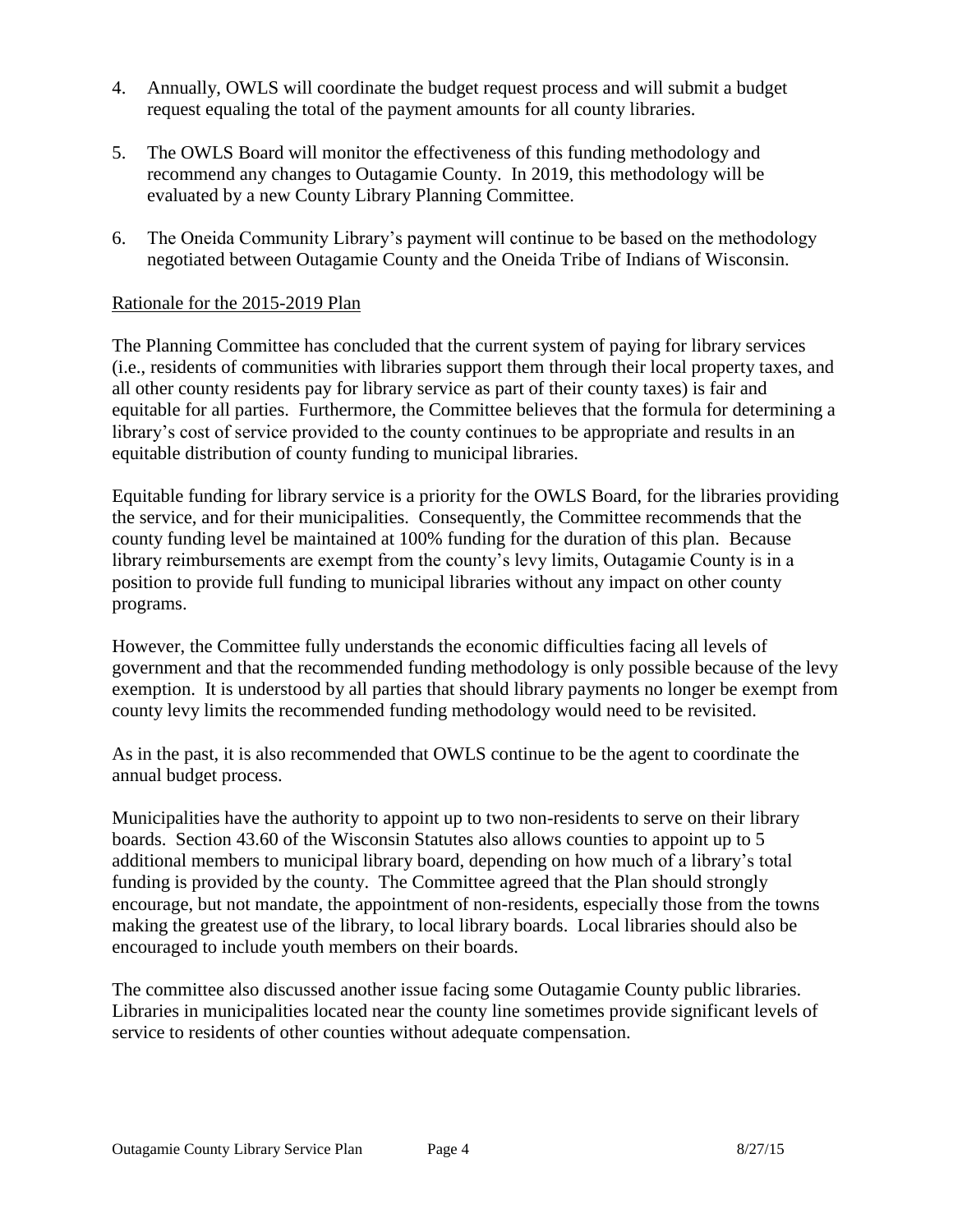#### **Goals and Objectives**

Goal A: To continue membership in OWLS in order to ensure that all residents of Outagamie County have access to all library services provided by all public libraries in the county and library system.

#### Objectives:

- 1. Outagamie County shall regularly meet all statutory requirements in order to continue its membership in OWLS. (2015-2019)
- 2. Outagamie County shall regularly appoint ten members to the OWLS Board in accordance with this plan and with Section 43.19, *Wisconsin Statutes.* (2015-2019)
- 3. Outagamie County shall designate the OWLS Board to coordinate the implementation of countywide library services. (2015-2019)
- 4. Outagamie County shall encourage all municipal libraries in the county to continue their memberships in OWLS. (2015-2019)
- 5. OWLS shall continue working with neighboring systems and counties to resolve intersystem service inequities so that Outagamie County libraries are compensated adequately for providing services to residents of other systems. (2015-2019)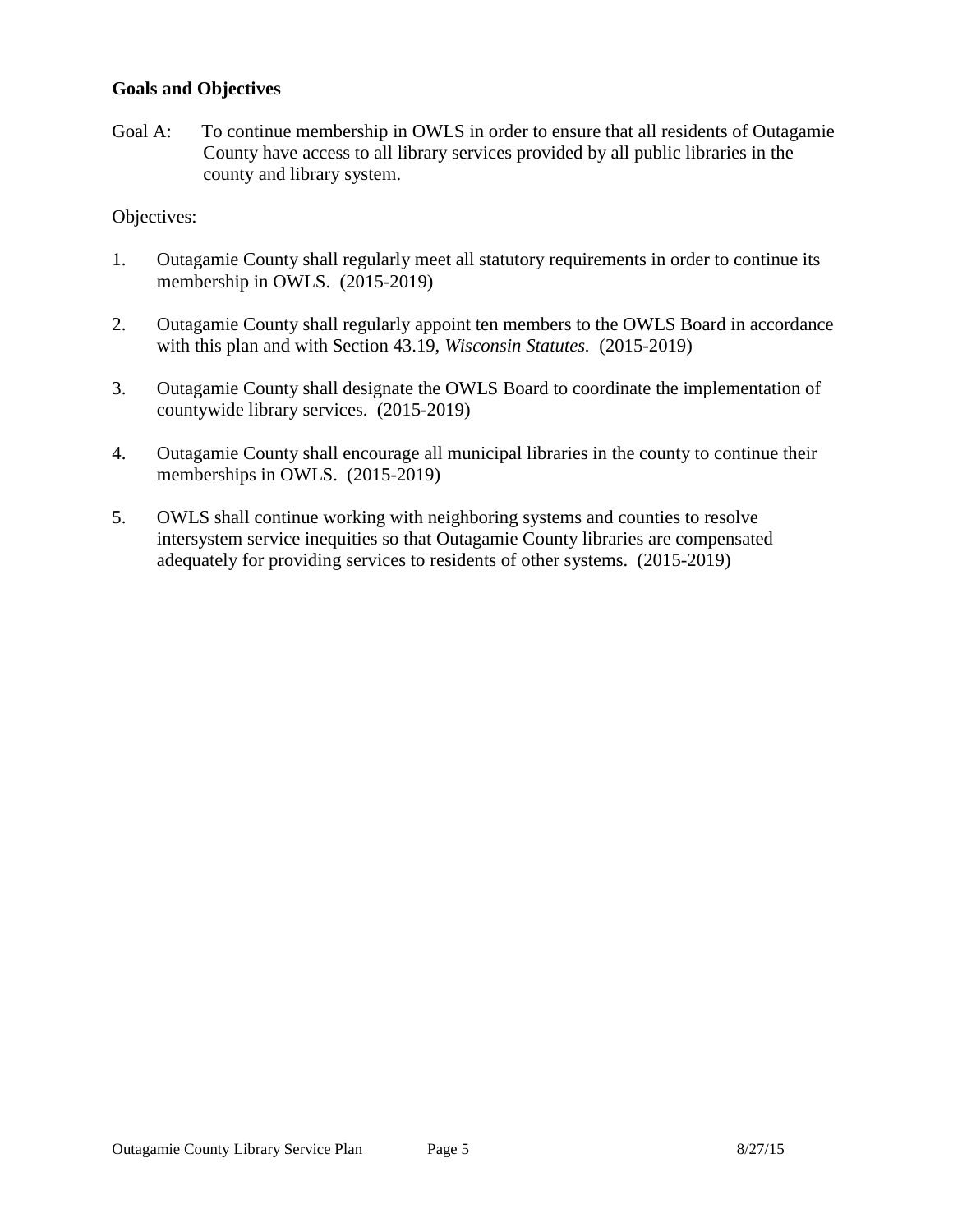Goal B: To compensate public libraries at 100% of the funding methodology included in this plan for providing service to county residents residing in jurisdictions without local libraries.

# Objectives:

- 1. OWLS shall annually collect circulation and expenditure data from municipal public libraries in the county and prepare a library budget request based on the County's funding methodology. (2015-2019)
- 2. OWLS shall annually submit the library budget request to Outagamie County in accordance with county and statutory deadlines. (2015-2019)
- 3. Outagamie County shall annually appropriate funding to compensate municipal libraries for providing services to residents of jurisdictions without local libraries. (2015-2019)
- 4. Outagamie County shall pay its annual library appropriation to OWLS for distribution to the appropriate municipal libraries. (2015-2019)
- Goal C: To engage in continuous planning and education regarding the provision of public library services to Outagamie County residents.

# Objectives:

- 1. The OWLS Board shall annually review this plan and shall forward to the County Board any recommended revisions. (2016-2019)
- 2. The County Board shall appoint a library planning committee to revise this plan or develop a new county library service plan whenever warranted. (2015-2019)
- 3. The County Board shall appoint a library planning committee to revise this plan or develop a new county library service plan. (2019)
- 4. OWLS shall annually contact municipal officials to inform them of options for appointing non-residents and youth to local library boards and shall encourage them to make such appointments. (2015-2019)
- 5. OWLS shall regularly provide detailed statistical information to all municipal libraries about services provided to residents of all jurisdictions within the county. (2015-2019)
- 6. Outagamie County shall encourage all municipal libraries in the county to regularly share information with town and county officials about library use by their constituents. (2015- 2019)